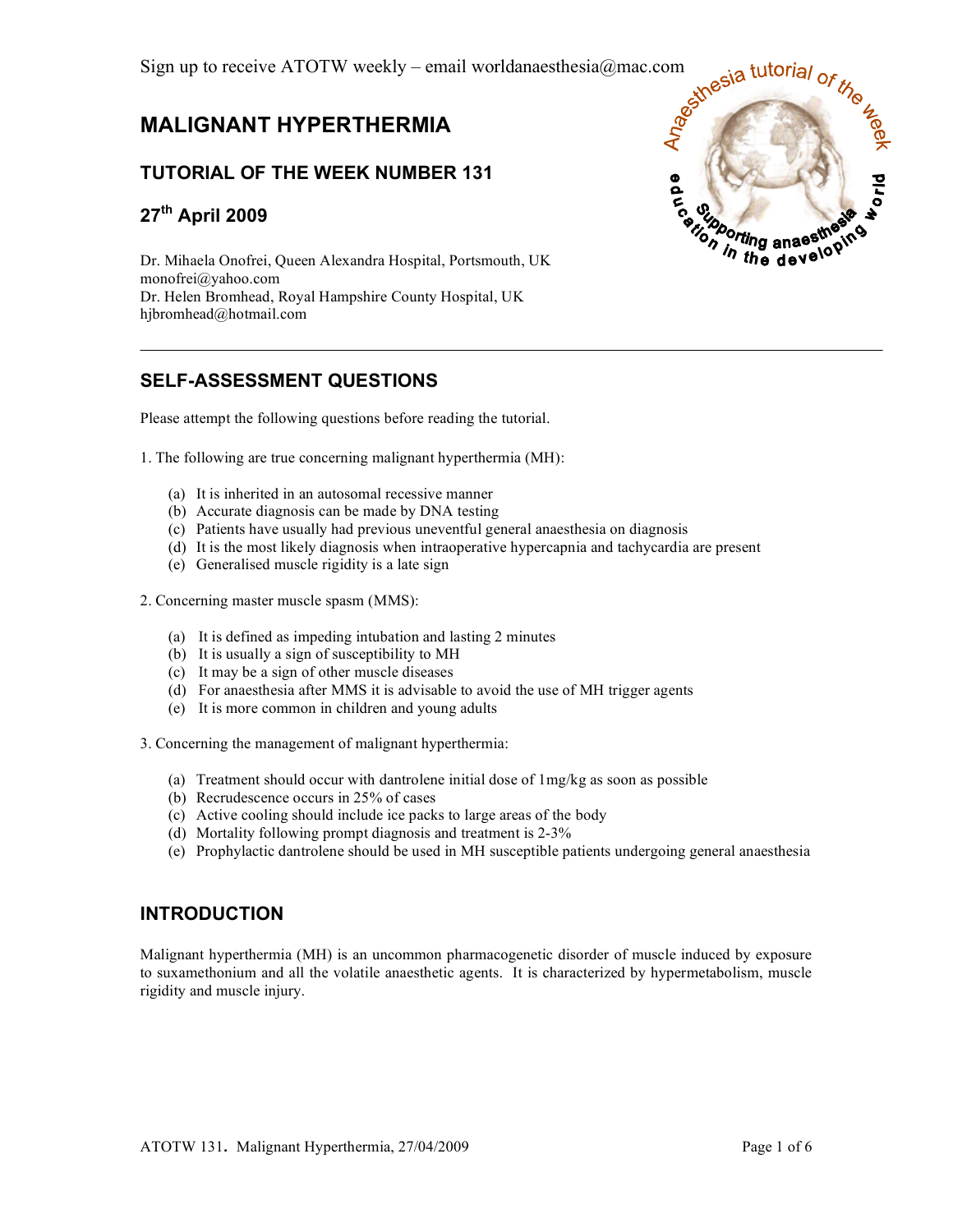# **AETIOLOGY**

- MH susceptibility is inherited as an autosomal dominant condition with variable penetrance. Administration of triggering agents leads to an uncontrolled release of free calcium from the sarcoplasmic reticulum of skeletal muscle.
- This could be due to an abnormality at any point in the excitation-contraction coupling process, but the most likely site is the junction between the T tubule (involving the dihydropyridine receptor) and the sarcoplasmic reticulum (involving the ryanodine receptor, responsible for calcium efflux).
- In 50-70% of affected families there are links to the ryanodine receptor gene (RYR1) located on chromosome 19. This is a huge gene and many mutations have been identified, but only a small proportion has been shown to have an effect.

### **EPIDEMIOLOGY**

- Incidence is approximately 1:10 000 15 000. All races are affected.
- Previous uneventful anaesthesia with triggering agents does not preclude MH. Seventy-five percent of MH index cases have had previous anaesthesia prior to their MH crisis (average 3 previous uneventful anaesthetics).
- Mortality rates have fallen dramatically from 70-80% to 2-3% due to increased awareness, improved monitoring standards and the availability of dantrolene.

### **CLINICAL PRESENTATION**

### **Classic malignant hyperthermia.**

The clinical features are a direct consequence of loss of skeletal muscle calcium homeostasis, resulting in increased intracellular calcium ion concentration, which causes muscle rigidity, hypermetabolism, and rhabdomyolysis. The diagnosis may be difficult as there is no one sign that is unique to MH, and the onset may be rapid or insidious.

- 1. Unexplained **increased CO2 production** and **tachycardia** are the initial signs in the classic case. The rise in  $CO<sub>2</sub>$  production results in tachypnoea in the spontaneously breathing patient or a rise in end-tidal CO<sub>2</sub> in a ventilated patient.
- 2. **BP** is often unstable, with a tendency for decreasing  $SpO<sub>2</sub>$ .
- 3. **Increase in body temperature** occurs later, and may be at a rate of > 1 C every 5 minutes.
- 4. **Generalised muscle rigidity, raised plasma CK** and **myoglobinuria** are late signs.
- 5. **Cardiac arrhythmias, hyperkalaemia and disseminated intravascular coagulation may develop.**
- 6. **Arterial blood gas analysis** shows hypercarbia with respiratory and metabolic acidosis. **Elevation of the end-tidal**  $CO<sub>2</sub>$  is one of the earliest, most sensitive and specific signs of MH. However, vigorous hyperventilation may mask hypercarbia and delay diagnosis.

In almost all cases, the first manifestations of the syndrome occur in the operating room but the interval between administration of triggering drugs and onset of symptoms is variable. The most rapid reactions have occurred after the use of suxamethonium followed by maintenance with a volatile agent. MH does not start after the trigger is removed, although it may only be identified in the recovery room. Therefore postoperative pyrexia will not be due to MH unless there is evidence of increased CO<sub>2</sub> production or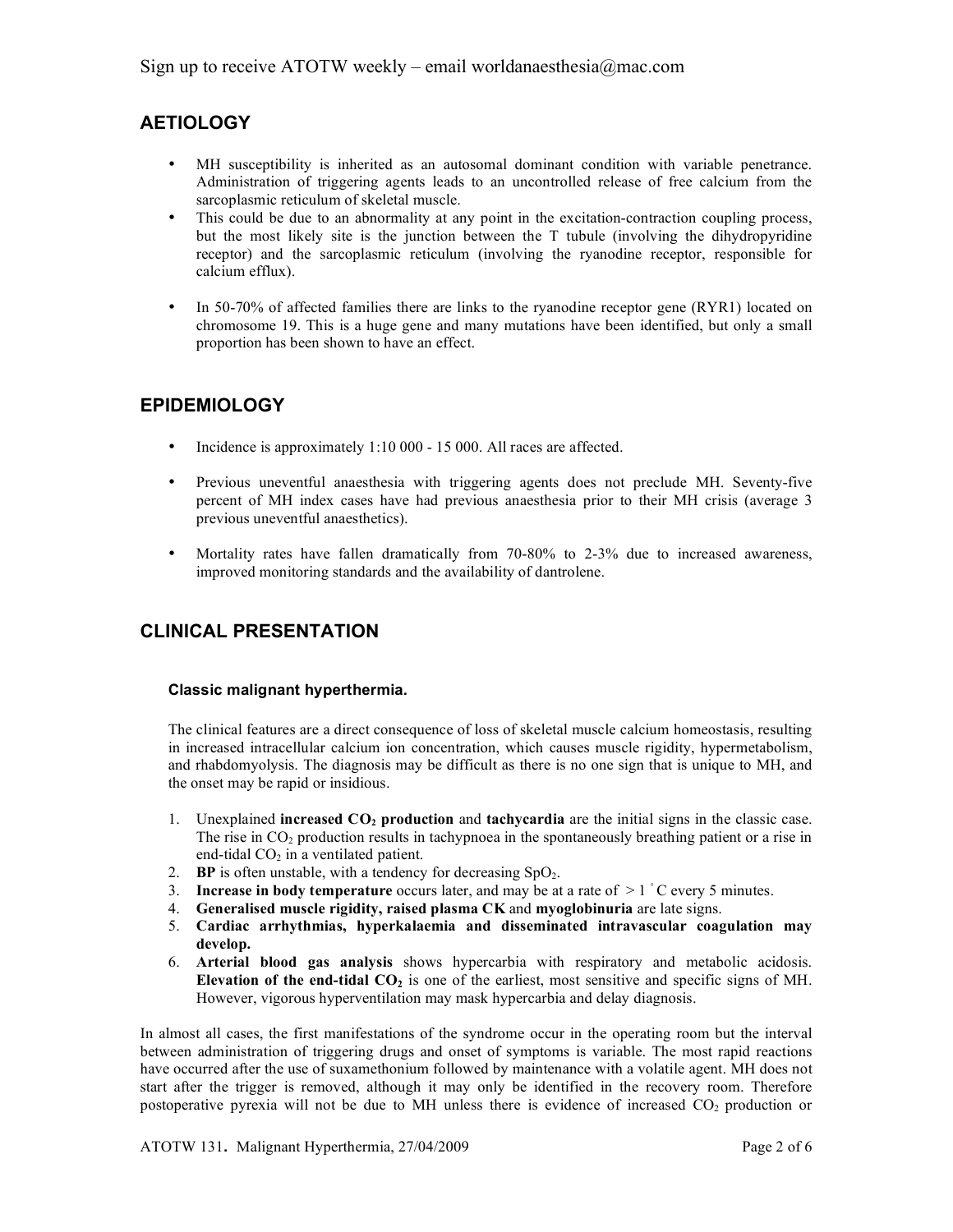### Sign up to receive ATOTW weekly – email worldanaesthesia@mac.com

tachycardia in theatre or the very early recovery period. However confidence on assessing this is dependent on the quality of the notes.

#### **Masseter muscle spasm**

Rigidity of the jaw muscles after administration of suxamethonium, referred to as masseter muscle spasm (MMS) may be the first sign of possible susceptibility to MH. It is defined as impeding intubation and lasting for 2 minutes. It is more common in children and young adults and is not relieved by repeat doses of suxamethonium or non-depolarising relaxants. Over 25% of patients presenting with MMS alone will subsequently prove to be MH susceptible, even if anaesthesia has proceeded with volatile agents apparently uneventfully.

Only in rare cases does MH follow immediately after MMS. More commonly, if the anaesthetic is continued with a triggering agent, the initial signs of MH appear after 20 min or longer. If the anaesthetic is discontinued, the patient usually recovers uneventfully.

Therefore surgery should usually be postponed if possible. If surgery must be continued, it should be with non-triggering agents and the use of end-tidal  $CO<sub>2</sub>$  and core temperature monitoring. After MMS, the patient should be observed carefully for 12-24 h for myoglobinuria and signs of MH. CK testing at 24 hrs is also useful.

*MMS differential diagnosis:*

- 1. Myotonic syndrome
- 2. Temporo-mandibular joint dysfunction
- 3. Underdosing with suxamethonium
- 4. Not allowing sufficient time for suxamethonium to act before intubation
- 5. Increased muscle tone after suxamethonium in the presence of fever or elevated plasma catecholamine

#### **MH differential diagnosis**

- 1. Inadequate anaesthesia or analgesia
- 2. Inappropriate breathing circuit / fresh gas flow / ventilation
- 3. Endocrine disorders: phaeochromocytoma and thyrotoxicosis
- 4. Sepsis
- 5. Hypoxic encephalopathy
- 6. Other muscle disorders

#### **Table 1.** Safe versus unsafe drugs in MH

| <b>SAFE DRUGS</b>                      | UNSAFE DRUGS                                 |
|----------------------------------------|----------------------------------------------|
| Antibiotics                            | All inhalation agents (except nitrous oxide) |
| Antihistamines                         | Suxamethonium                                |
| <b>Barbiturates</b>                    |                                              |
| Benzodiazepines                        |                                              |
| Droperidol                             |                                              |
| Ketamine                               |                                              |
| Local anaesthetics                     |                                              |
| Nitrous Oxide                          |                                              |
| Nondepolarizing neuromuscular blockers |                                              |
| Opioids                                |                                              |
| Propofol                               |                                              |
| Propranolol                            |                                              |
| Vasoactive drugs                       |                                              |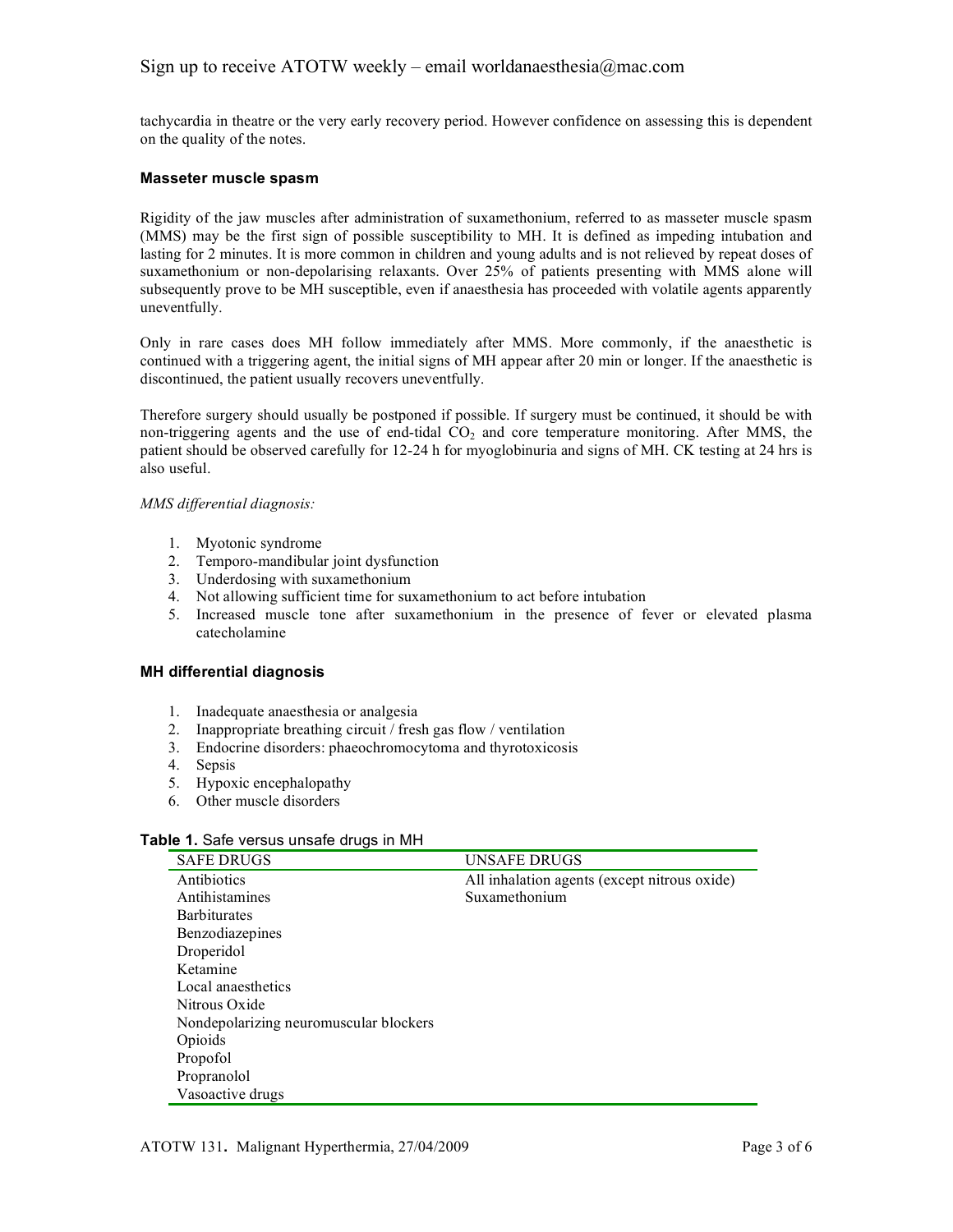### **TREATMENT OF MALIGNANT HYPERTHERMIA**

Early diagnosis and treatment are key to successful management – on recognition of a reaction several modes of treatment need to be started at once. It is important to know where the dantrolene is kept in your theatre.

#### **The acute episode**

#### *Call for help*

#### *Take measures to stop the MH process*

- 1. Discontinue the administration of all inhalation agents and suxamethonium.
- 2. Hyperventilate the patient with 100%  $O_2$  at > 10 l/min via a clean breathing circuit. Do not waste time securing another anaesthetic machine - use an Ambu bag and an  $O_2$  cylinder initially.
- 3. Stop surgery if possible. Otherwise maintain anaesthesia with intravenous agents such as propofol until surgery is completed.
- 4. Give dantrolene 2-3 mg/kg. Repeat doses of 1 mg/kg (up to a maximum of 10 mg/kg) should be given until the tachycardia, rise in  $CO<sub>2</sub>$  production and pyrexia start to subside. Assistance is helpful in mixing dantrolene, which is presented in 20 mg ampoules formulated with 3 g of mannitol. Each vial should be mixed with 60 ml of sterile distilled water. Dantrolene may dissolve faster if several ampoules are emptied into a sterile dish and a large volume of sterile water added. Increasing the temperature of the diluent will also help speed the mixing process.
- 5. Commence active cooling use cold i.v. fluids and place ice packs on the groin and in the axillae. Consider gastric and bladder lavage. Avoid peripheral vasoconstriction, which will result from excessive use of ice to the skin, as this will prevent heat loss.

#### *Monitor*

ECG, SpO<sub>2</sub>, end-tidal CO<sub>2</sub>, invasive arterial BP, CVP, core and peripheral temperature, urine output and pH, arterial blood gases, central mixed venous blood gas, potassium, haematocrit, platelets, clotting, creatine kinase (peaks at 12-24 hours).

#### *Treat the effects of MH*

- 1. Hypoxaemia and acidosis:  $100\%$  O<sub>2</sub>, hyperventilate, sodium bicarbonate.
- 2. Hyperkalaemia: glucose and insulin, sodium bicarbonate, i.v calcium chloride if significant cardiac effects. During therapy of MH, hypokalaemia frequently results. However, potassium replacement should be undertaken very cautiously, if at all, because potassium may retrigger an MH episode.
- 3. Cardiac arrhythmias: procainamide, Mg, amiodarone, lidocaine. Avoid Ca channel blockers (verapamil can interact with dantrolene to produce hyperkalaemia and myocardial depression).
- 4. Disseminated intravascular coagulation: fresh frozen plasma, cryoprecipitate, platelets.

#### **Subsequent management**

- 1. Continue monitoring and symptomatic treatment.
- 2. Be aware of the possibility of recrudescence of MH: as many of 25% patients may experience a relapse within hours of the first episode.
- 3. Assess for renal failure. In order to minimise renal tubular damage by myoglobin, it is important to maintain a diuresis, preferably with alkalinised urine.

Significant muscle weakness and pain may follow MH, resulting from muscle destruction and dantrolene administration; this should be managed symptomatically. Recovery of strength may take weeks to months.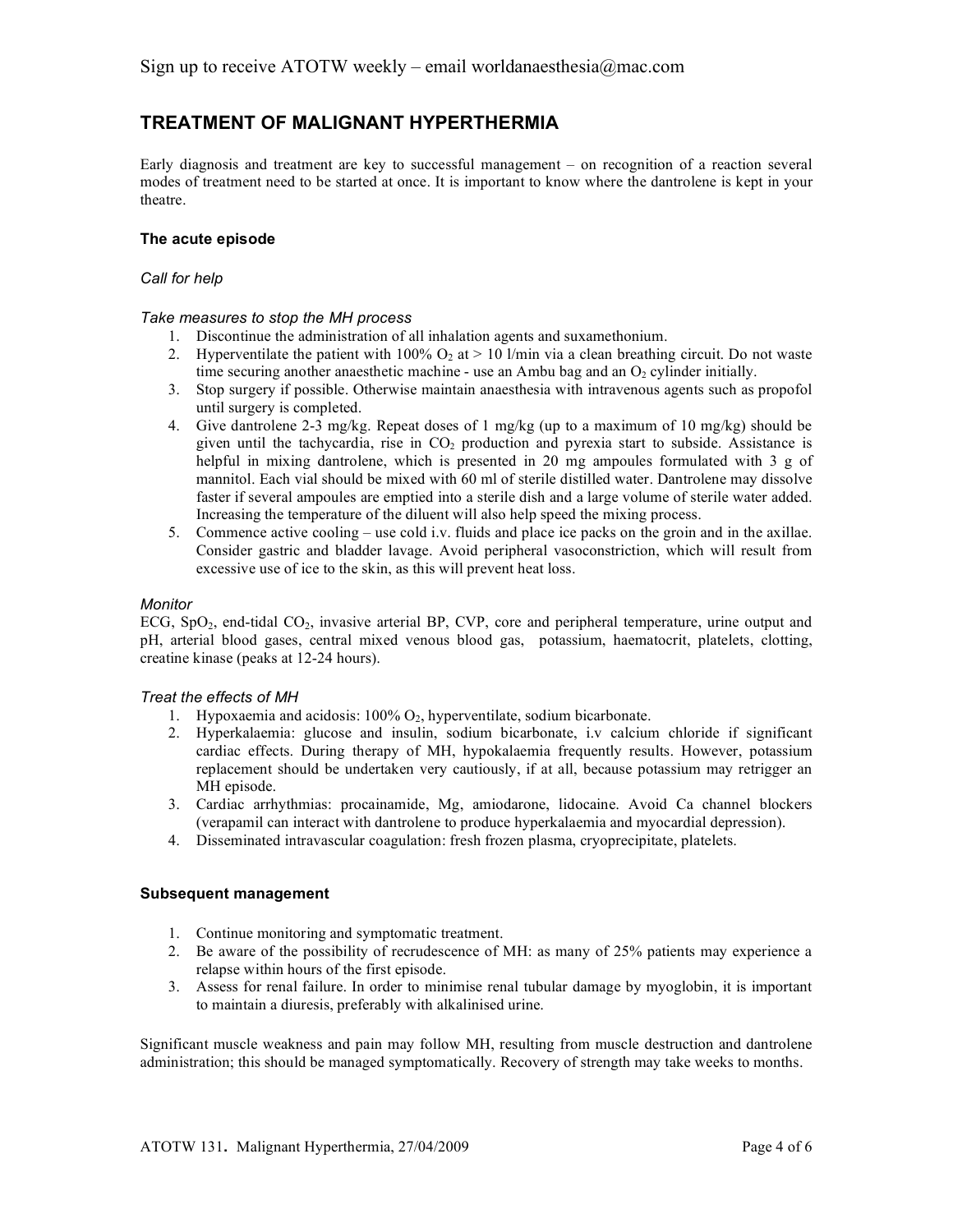**Dantrolene** is a hydantoin derivative which acts within the muscle cell to reduce calcium release by the sarcoplasmic reticulum. During an MH episode, dantrolene reduces intracellular calcium levels. It can be dramatically effective when given in time. The average dose required is 3 mg/kg. Occasionally further doses are required during the next 48 hours.

Muscle weakness may persist for 24 hours after dantrolene therapy is discontinued. Other side effects of dantrolene administration are nausea and vomiting, phlebitis, and prolongation of the effects of nondepolarizing muscle relaxants.

### **MANAGEMENT OF PATIENTS SUSCEPTIBLE TO MH**

Patients susceptible to MH should not be denied surgery solely because of MH. The anaesthetist should take time to reassure patients and their families that he or she is familiar with MH and its implications and that appropriate techniques, monitoring and therapy will be instituted as necessary.

Consideration should be given to the use of regional anaesthesia.

For general anaesthesia an MH 'safe' anaesthetic technique is used. i.e. avoiding suxamethonium and all volatile agents. The anaesthetic machine is prepared by removing all vaporizers, changing  $CO<sub>2</sub>$  absorbent and blowing  $O_2$  at 10 l/min for 30 min through both anaesthetic machine and ventilator. A volatile free anaesthetic machine may be kept especially for such patients. New breathing circuits, LMA's and endotracheal tubes should be used.

Dantrolene should be readily available in the operating room but is not used prophylactically because of its side effects.

End-tidal  $CO<sub>2</sub>$  should be monitored. Body core temperature should be monitored by nasopharyngeal, rectal or oesophageal routes in all patients.

#### **Obstetrics**

Plans for any emergency situation should be made with the anaesthetist during pregnancy.

It is important to anticipate potential airway problems and consider the possibility of awake fibreoptic intubation.

Regional techniques should be encouraged.

If general anaesthesia is required an MH safe technique can be used, using rocuronium to facilitate intubation, and propofol infusion for maintenance of anaesthesia.

The baby of an MH susceptible parent will have a 50% chance of being affected therefore should be treated as potentially MH susceptible.

### **CONFIRMATION OF DIAGNOSIS**

The mainstay of MH diagnosis is *in vitro* contracture testing (IVCT) performed at specialist centres. As living tissue is required, the patient must attend the centre for a muscle biopsy and subsequent pharmacological testing of fresh muscle strips. Tissue is excised from the vastus medialis muscle, usually under femoral nerve block.

The tests involve measurement of the tension generated in response to separate exposures to halothane and caffeine. Compared with normal individuals, the tension in muscle from MH susceptible patients increases at lower halothane and caffeine concentrations.

Once a case is confirmed, family members are investigated in the same way, starting with first degree relatives. DNA diagnosis for MH has recently been introduced. However, this is on a limited basis because